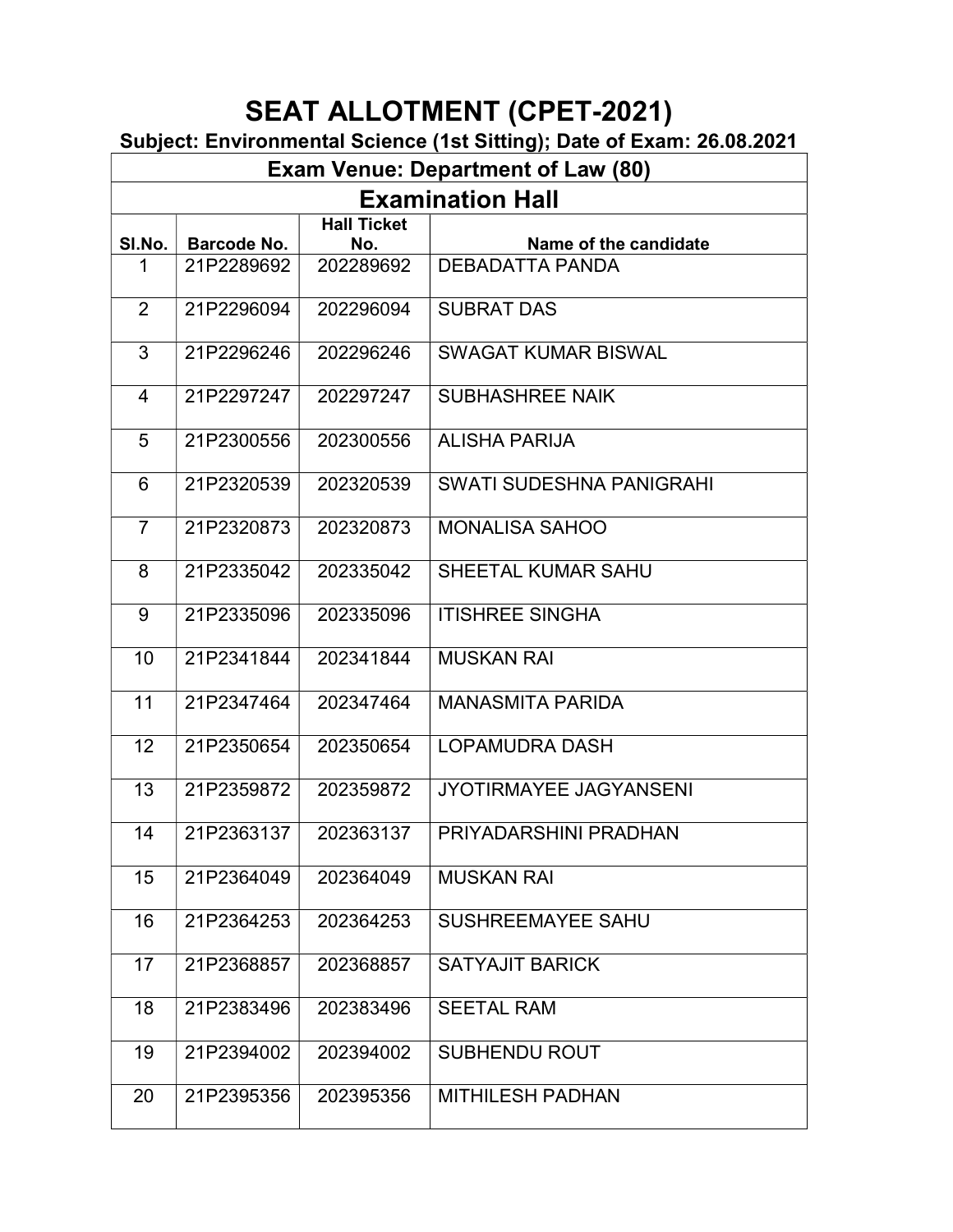| 21 | 21P2395949 | 202395949 | <b>ABHILIPSA SAHOO</b>         |
|----|------------|-----------|--------------------------------|
| 22 | 21P2396003 | 202396003 | <b>RAJESH DAS</b>              |
| 23 | 21P2397213 | 202397213 | <b>ANUKTA BHOI</b>             |
| 24 | 21P2402549 | 202402549 | <b>BANSIDHAR BEHERA</b>        |
| 25 | 21P2411733 | 202411733 | <b>SUBHASHREE BISWAL</b>       |
| 26 | 21P2416503 | 202416503 | A PREM PRAKASH PATRA           |
| 27 | 21P2421062 | 202421062 | <b>MUKUND MADHAB PANIGRAHI</b> |
| 28 | 21P2429797 | 202429797 | PRIYAMBADA JENA                |
| 29 | 21P2458319 | 202458319 | <b>SWAGAT RANJAN ROUT</b>      |
| 30 | 21P2469303 | 202469303 | <b>MALAYA MALIK</b>            |
| 31 | 21P2472619 | 202472619 | <b>MAMATA KHILLAR</b>          |
| 32 | 21P2482463 | 202482463 | <b>LIZINA SWAIN</b>            |
| 33 | 21P2491209 | 202491209 | <b>JINGYASHA SAHOO</b>         |
| 34 | 21P2493442 | 202493442 | <b>ASISH KUMAR PARHI</b>       |
| 35 | 21P2500829 | 202500829 | PUSPANJALI PRADHAN             |
| 36 | 21P2520217 | 202520217 | AISHWARIYA MISHRA              |
| 37 | 21P2521966 | 202521966 | <b>SUBHESWAR PRADHAN</b>       |
| 38 | 21P2527999 | 202527999 | <b>SANKAR MARNDI</b>           |
| 39 | 21P2540624 | 202540624 | <b>SADHAB PURTY</b>            |
| 40 | 21P2554132 | 202554132 | PRANGYA PRIYADARSHINI PAIKARAY |
| 41 | 21P2557542 | 202557542 | <b>SUSANTA KUMAR MAJHI</b>     |
| 42 | 21P2564316 | 202564316 | <b>SARASWAT NAYAK</b>          |
| 43 | 21P2585089 | 202585089 | SMRUTIREKHA SAHOO              |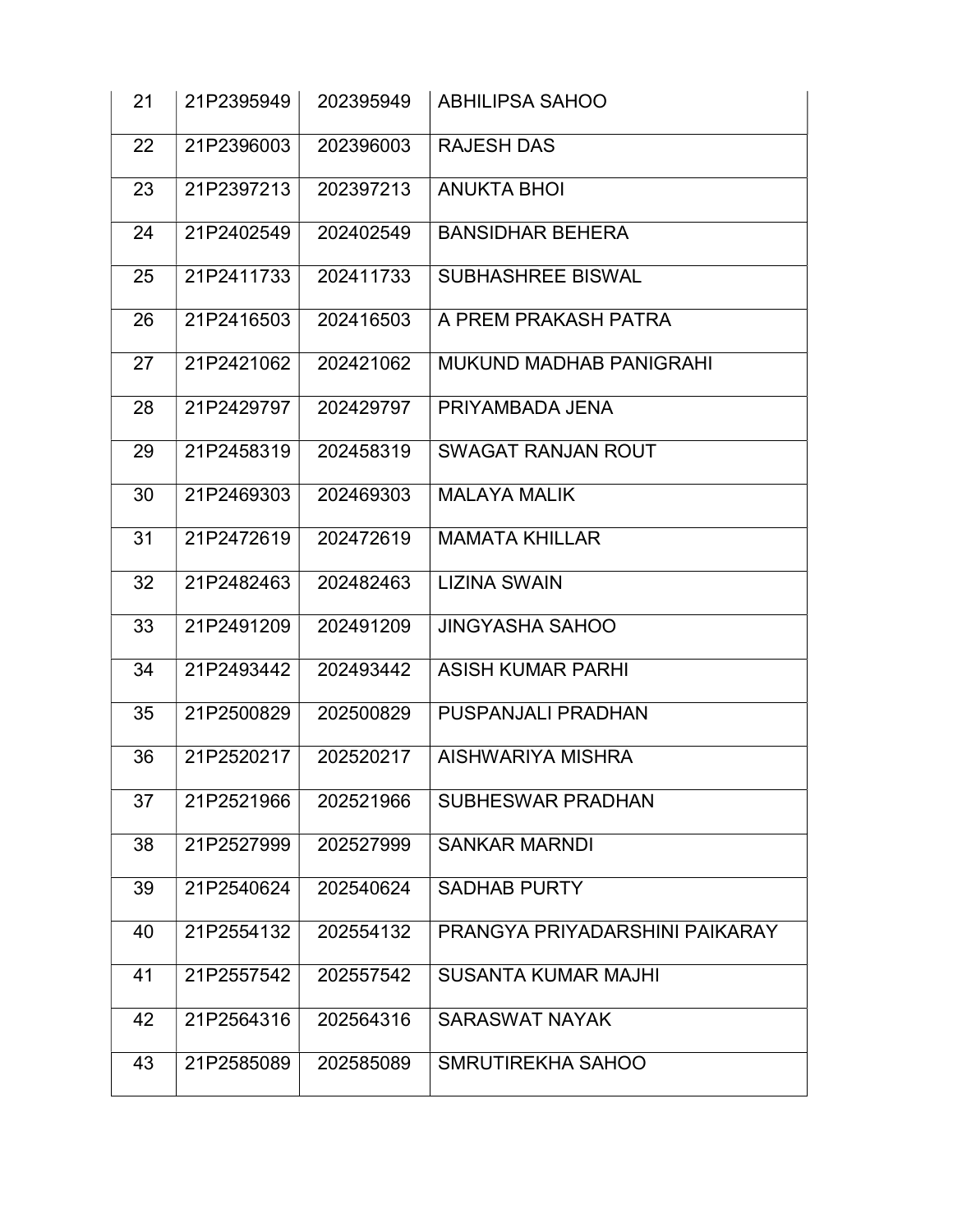| 44 | 21P2606302 | 202606302 | <b>AJIT SAHOO</b>               |  |
|----|------------|-----------|---------------------------------|--|
| 45 | 21P2611684 | 202611684 | <b>HEERA SOREN</b>              |  |
| 46 | 21P2621812 | 202621812 | <b>BANDITA BEHERA</b>           |  |
| 47 | 21P2628556 | 202628556 | SUSHREE SANGEETA SRICHANDAN     |  |
| 48 | 21P2664069 | 202664069 | <b>MOKSHASHREE</b>              |  |
| 49 | 21P2672363 | 202672363 | <b>ANITA JENA</b>               |  |
| 50 | 21P2694962 | 202694962 | PRARTHANA SAMARPITA SATAPATHY   |  |
| 51 | 21P2704663 | 202704663 | <b>MUKESH KUMAR BRAHMACHARI</b> |  |
| 52 | 21P2709389 | 202709389 | <b>SOUMENDRA MUDULI</b>         |  |
| 53 | 21P2719459 | 202719459 | <b>ABHIJEET PANIGRAHI</b>       |  |
| 54 | 21P2725147 | 202725147 | <b>BINAPANI PATTNAIK</b>        |  |
| 55 | 21P2730196 | 202730196 | <b>BISHNU PRASAD SAHOO</b>      |  |
| 56 | 21P2730333 | 202730333 | <b>SWAGATIKA MUDULI</b>         |  |
| 57 | 21P2734544 | 202734544 | <b>SASWATI SOUMYA BARIK</b>     |  |
| 58 | 21P2741584 | 202741584 | <b>RITIK PARAMANIK</b>          |  |
| 59 | 21P2751866 | 202751866 | <b>SANCHITA PATNAIK</b>         |  |
| 60 | 21P2756122 | 202756122 | <b>SUBHASHREE PANDA</b>         |  |
| 61 | 21P2769179 | 202769179 | <b>MANISH KUMAR MAITRA</b>      |  |
| 62 | 21P2780356 | 202780356 | <b>REEMA RANI NAIK</b>          |  |
| 63 | 21P2788923 | 202788923 | PRINCE DEY                      |  |
| 64 | 21P2838786 | 202838786 | <b>SASWATI PRIYADARSHINI</b>    |  |
| 65 | 21P2845716 | 202845716 | <b>SAMARENDRA SAHOO</b>         |  |
| 66 | 21P2847566 | 202847566 | <b>SUBHALAXMI BARIKI</b>        |  |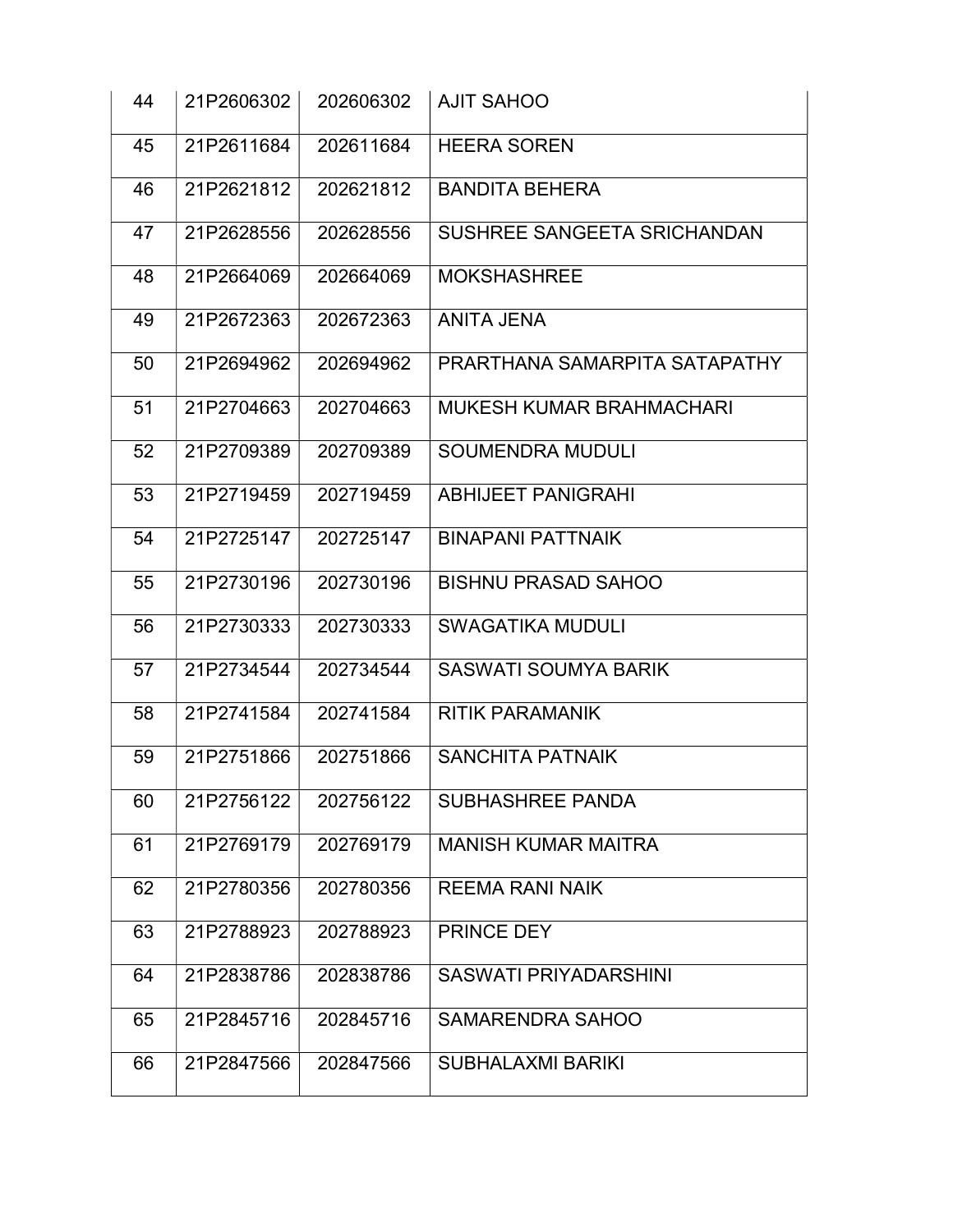| 67 | 21P2848099 | 202848099 | <b>PRADEEP KUMAR BEHERA</b>  |
|----|------------|-----------|------------------------------|
| 68 | 21P2860903 | 202860903 | <b>JAJNASENEE DAS</b>        |
| 69 | 21P2863197 | 202863197 | <b>SASWAT PRASAD PUHAN</b>   |
| 70 | 21P2869593 | 202869593 | <b>PALLABI ROUT</b>          |
| 71 | 21P2876406 | 202876406 | <b>KHAGESWARI DEVI</b>       |
| 72 | 21P2886053 | 202886053 | SUBHASHREE MAHAPATRA         |
| 73 | 21P2897746 | 202897746 | SATYAJIT SUNDAR PRADHAN      |
| 74 | 21P2916666 | 202916666 | <b>DIPTIMAYEE MALLICK</b>    |
| 75 | 21P2917899 | 202917899 | <b>ANJALI KANHAR</b>         |
| 76 | 21P2926372 | 202926372 | SNIGDHA SUBHADARSHINEE SAHOO |
| 77 | 21P2957696 | 202957696 | MRUTYUNJAYA MOHAPATRA        |
| 78 | 21P2962646 | 202962646 | <b>SNEHA LATA ROUT</b>       |
| 79 | 21P2971963 | 202971963 | PRITAM RAY                   |
| 80 | 21P2988173 | 202988173 | <b>KIRAN PRADHAN</b>         |

Guzy18/2021

Course Co-ordinator M.Sc. Environmental Science P.G. Department of Botany<br>Utkal University, Bhubaneswar-04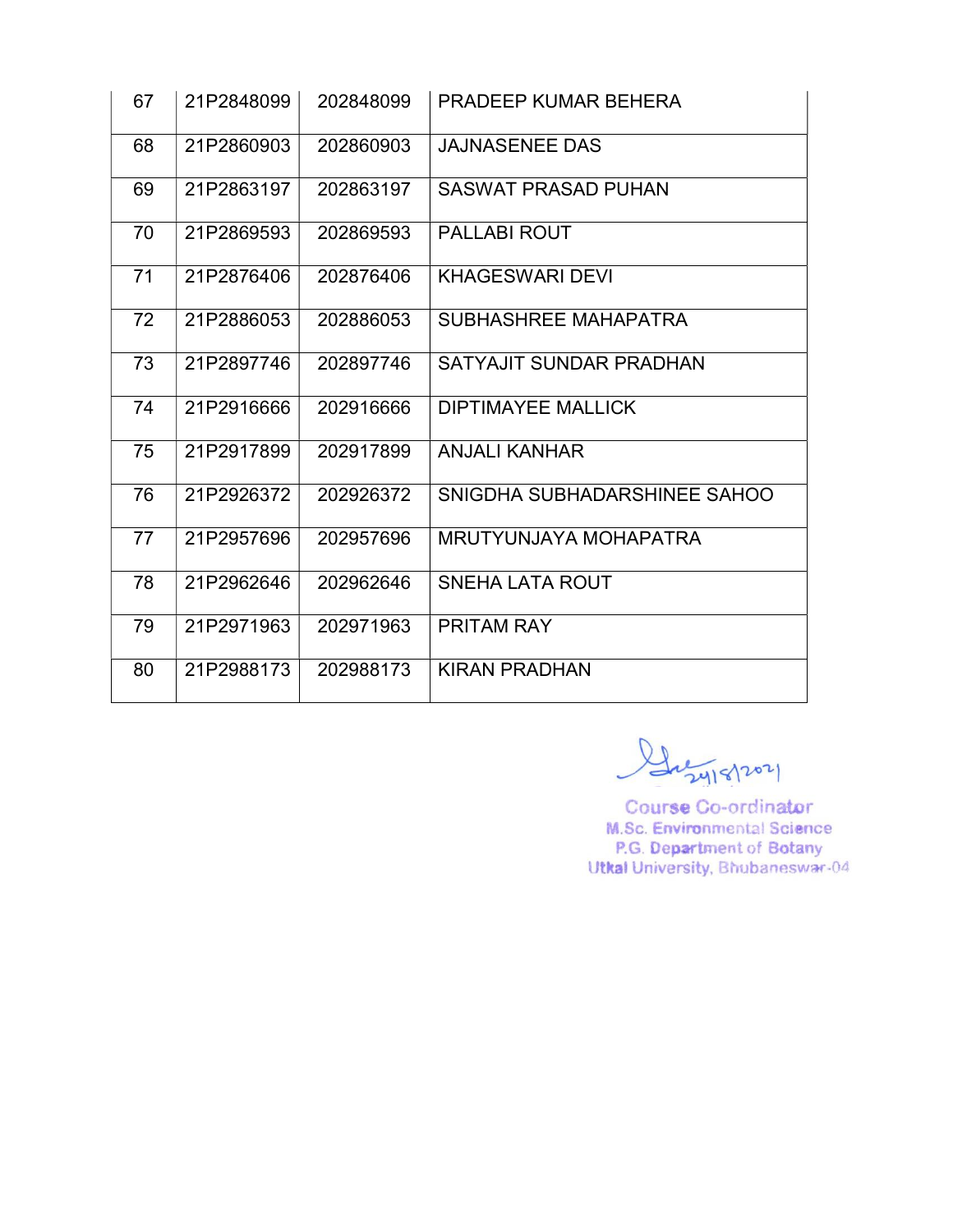#### Subject: Environmental Science (1st Sitting); Date of Exam: 26.08.2021

|     | ,,,,,,,,,,<br><b>Exam Venue: Department of Statistics (60)</b> |           |                             |  |  |  |  |
|-----|----------------------------------------------------------------|-----------|-----------------------------|--|--|--|--|
|     | <b>Seminar Hall (20)</b>                                       |           |                             |  |  |  |  |
| 81  | 21P2991302                                                     | 202991302 | <b>BIJAYLAXMI PRADHAN</b>   |  |  |  |  |
| 82  | 21P2997259                                                     | 202997259 | SOUJANYA SHEKHAR RANA       |  |  |  |  |
| 83  | 21P3001184                                                     | 203001184 | <b>SMITA MALLICK</b>        |  |  |  |  |
| 84  | 21P3018692                                                     | 203018692 | <b>CHANDINI PRAVA NAHAK</b> |  |  |  |  |
| 85  | 21P3025529                                                     | 203025529 | <b>BINAY KUMAR SUBUDHI</b>  |  |  |  |  |
| 86  | 21P3043984                                                     | 203043984 | <b>BISWAJIT SAHOO</b>       |  |  |  |  |
| 87  | 21P3055322                                                     | 203055322 | <b>SAHIL KUMAR PARIDA</b>   |  |  |  |  |
| 88  | 21P3075396                                                     | 203075396 | ARPITA PRIYADARSINI BEHURA  |  |  |  |  |
| 89  | 21P3102007                                                     | 203102007 | <b>BABLI BHAINSA</b>        |  |  |  |  |
| 90  | 21P3102592                                                     | 203102592 | <b>NEELAN KUMAR SETHI</b>   |  |  |  |  |
| 91  | 21P3110356                                                     | 203110356 | <b>DEEPAK KUMAR KHARA</b>   |  |  |  |  |
| 92  | 21P3116213                                                     | 203116213 | SHRADHANJALI BEHERA         |  |  |  |  |
| 93  | 21P3131534                                                     | 203131534 | NALINIKANTA PRADHAN         |  |  |  |  |
| 94  | 21P3139203                                                     | 203139203 | <b>LIPSA PRADHANLI</b>      |  |  |  |  |
| 95  | 21P3169096                                                     | 203169096 | PRAGYANPRAVA RAY            |  |  |  |  |
| 96  | 21P3180814                                                     | 203180814 | <b>BRAJA BIBEK MURMU</b>    |  |  |  |  |
| 97  | 21P3198414                                                     | 203198414 | <b>ANUJA NANDINI BOSE</b>   |  |  |  |  |
| 98  | 21P3206554                                                     | 203206554 | <b>ANNAPURNA PARIDA</b>     |  |  |  |  |
| 99  | 21P3207224                                                     | 203207224 | <b>DHANI HEMBROM</b>        |  |  |  |  |
| 100 | 21P3215719                                                     | 203215719 | <b>ANIL KUMAR SWAIN</b>     |  |  |  |  |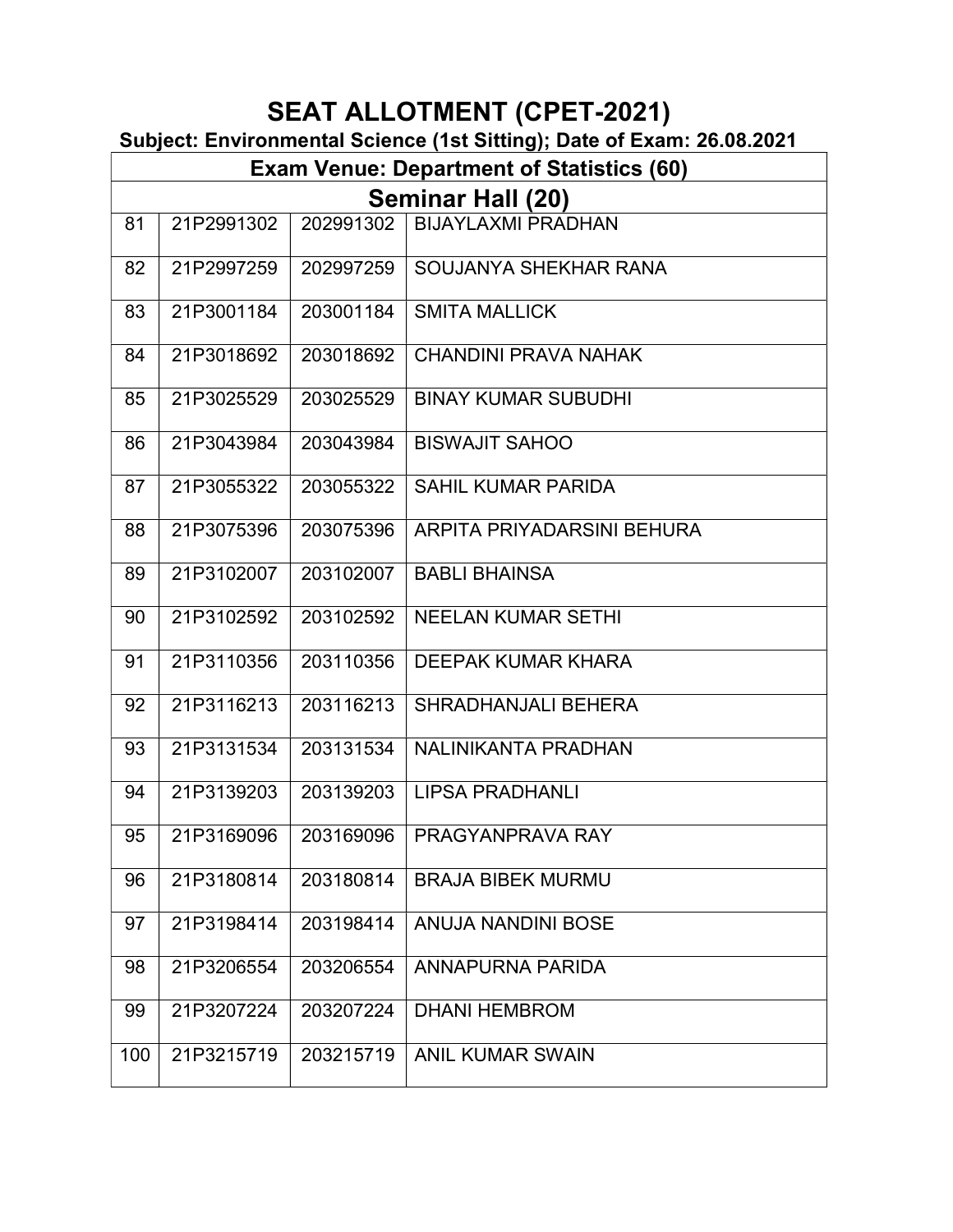### Subject: Environmental Science (1st Sitting); Date of Exam: 26.08.2021

|     | <b>Exam Venue: Department of Statistics (60)</b> |           |                                 |  |  |  |  |  |
|-----|--------------------------------------------------|-----------|---------------------------------|--|--|--|--|--|
|     | Lecture Hall - II (20)                           |           |                                 |  |  |  |  |  |
| 101 | 21P3232612                                       | 203232612 | ARPITA MOHARANA                 |  |  |  |  |  |
| 102 | 21P3241519                                       |           | 203241519   PANNAPU ROJEE REDDY |  |  |  |  |  |
| 103 | 21P3250727                                       | 203250727 | SUCHITRA BHABANI DAS            |  |  |  |  |  |
| 104 | 21P3272784                                       | 203272784 | <b>TANMAY PARIDA</b>            |  |  |  |  |  |
| 105 | 21P3285166                                       | 203285166 | <b>DURGA PRASAD MISHRA</b>      |  |  |  |  |  |
| 106 | 21P3302513                                       | 203302513 | SUBHASHREE MOHAPATRA            |  |  |  |  |  |
| 107 | 21P3316462                                       | 203316462 | <b>PUJARANI ROUT</b>            |  |  |  |  |  |
| 108 | 21P3322573                                       | 203322573 | <b>SANTOSINI JENA</b>           |  |  |  |  |  |
| 109 | 21P3326929                                       | 203326929 | <b>SUBHASREE DAS</b>            |  |  |  |  |  |
| 110 | 21P3354624                                       | 203354624 | <b>SAI KRISHNA PARIHARI</b>     |  |  |  |  |  |
| 111 | 21P3357899                                       | 203357899 | SIBAPRASAD JENA                 |  |  |  |  |  |
| 112 | 21P3359134                                       | 203359134 | NITISH KUMAR BISWAL             |  |  |  |  |  |
| 113 | 21P3371759                                       | 203371759 | SUBHAM PRIYADARSHAN PANDA       |  |  |  |  |  |
| 114 | 21P3387379                                       | 203387379 | <b>BAISAKHI BARIK</b>           |  |  |  |  |  |
| 115 | 21P3406679                                       | 203406679 | NAMRATA TANU ANNAPURNA JENA     |  |  |  |  |  |
| 116 | 21P3408862                                       | 203408862 | <b>SASHIKANTA SETHI</b>         |  |  |  |  |  |
| 117 | 21P3419883                                       | 203419883 | <b>CHINUSMITA NAIK</b>          |  |  |  |  |  |
| 118 | 21P3421274                                       | 203421274 | <b>CHARULATA MOHAPATRA</b>      |  |  |  |  |  |
| 119 | 21P3424316                                       | 203424316 | <b>ANJALIS MISHRA</b>           |  |  |  |  |  |
| 120 | 21P3424637                                       | 203424637 | <b>NIKESH PRADHAN</b>           |  |  |  |  |  |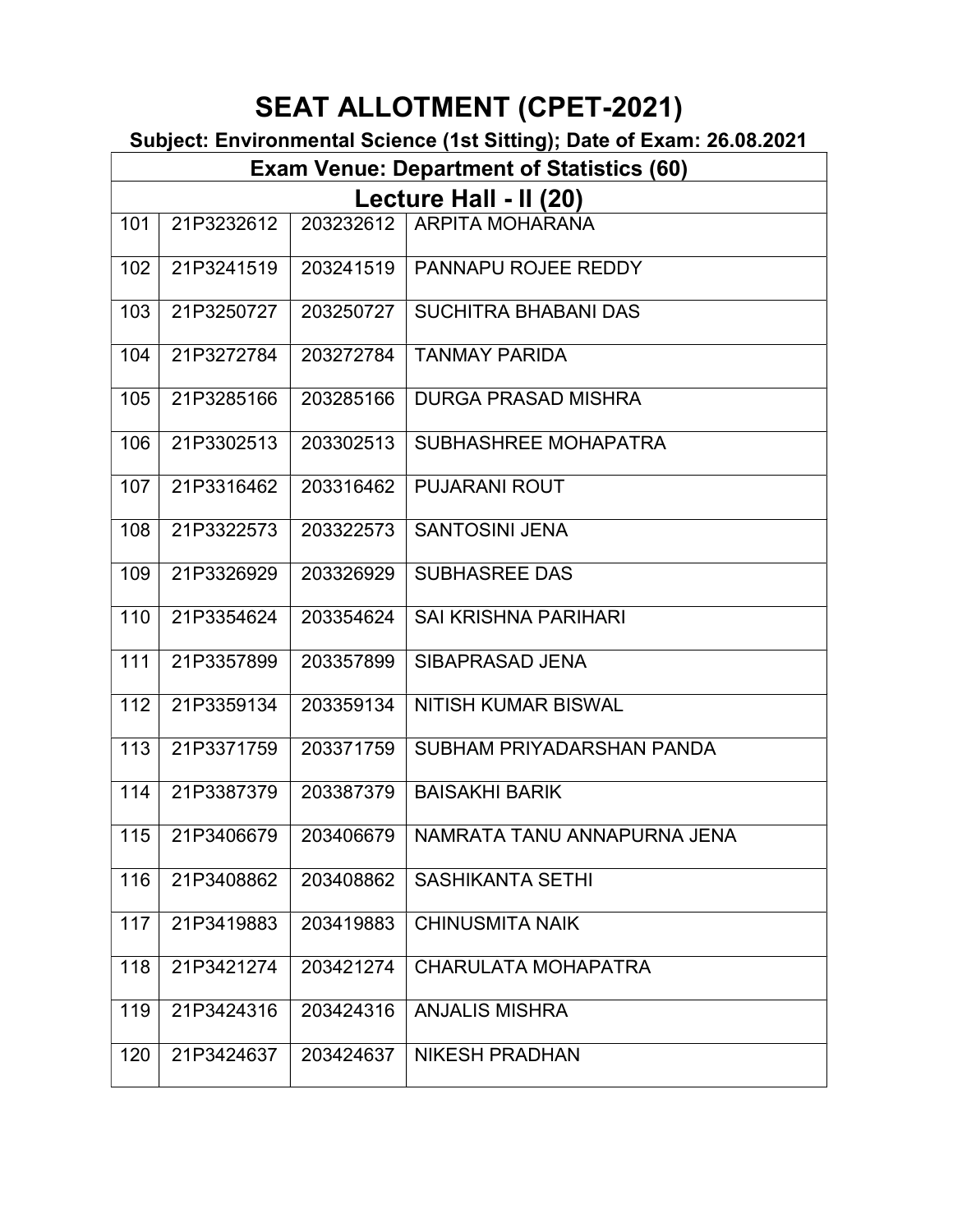|  | Subject: Environmental Science (1st Sitting); Date of Exam: 26.08.2021 |  |  |  |
|--|------------------------------------------------------------------------|--|--|--|
|  |                                                                        |  |  |  |

|     | <b>Exam Venue: Department of Statistics (60)</b> |           |                              |  |  |  |  |
|-----|--------------------------------------------------|-----------|------------------------------|--|--|--|--|
|     | Lecture Hall - III (20)                          |           |                              |  |  |  |  |
| 121 | 21P3455217                                       | 203455217 | <b>CHINUSMITA NAIK</b>       |  |  |  |  |
| 122 | 21P3462233                                       |           | 203462233   BENUDHAR MADHI   |  |  |  |  |
| 123 | 21P3466594                                       | 203466594 | <b>SUBHRAJIT NAYAK</b>       |  |  |  |  |
| 124 | 21P3469109                                       | 203469109 | <b>TANMAYA PARIDA</b>        |  |  |  |  |
| 125 | 21P3472716                                       | 203472716 | <b>BIDYUTPRAVA NAYAK</b>     |  |  |  |  |
| 126 | 21P3499776                                       | 203499776 | <b>BIBHUPADA JENA</b>        |  |  |  |  |
| 127 | 21P3501186                                       | 203501186 | <b>IPSITA DASH</b>           |  |  |  |  |
| 128 | 21P3507109                                       | 203507109 | <b>RAJESH BEHERA</b>         |  |  |  |  |
| 129 | 21P3523646                                       | 203523646 | PRIYABRAT DASH               |  |  |  |  |
| 130 | 21P3535109                                       | 203535109 | <b>OPAL PRIYADARSHINI</b>    |  |  |  |  |
| 131 | 21P3541446                                       | 203541446 | <b>AFRIN NAAZ</b>            |  |  |  |  |
| 132 | 21P3547716                                       | 203547716 | <b>RAHUL KUMAR MALLICK</b>   |  |  |  |  |
| 133 | 21P3548214                                       | 203548214 | <b>ANAND KUMAR MURMU</b>     |  |  |  |  |
| 134 | 21P3548532                                       | 203548532 | SHREYAM SHREEPADMA MISHRA    |  |  |  |  |
| 135 | 21P3561046                                       | 203561046 | <b>SAHINA AKTHER</b>         |  |  |  |  |
| 136 | 21P3574996                                       | 203574996 | <b>LADLY MAHAPATRA</b>       |  |  |  |  |
| 137 | 21P3592946                                       | 203592946 | PREETINANDA BARIK            |  |  |  |  |
| 138 | 21P3600976                                       | 203600976 | <b>ABHISHEK MEHER</b>        |  |  |  |  |
| 139 | 21P3608089                                       | 203608089 | <b>JYOTIRANJAN PRADHAN</b>   |  |  |  |  |
| 140 | 21P3615094                                       | 203615094 | BIDYUSHA PRIYADARSHINI PATRA |  |  |  |  |

2418/2021 Course Co-ordinator M.Sc. Environmental Science P.G. Department of Botany Utkal University, Bhubaneswar-04